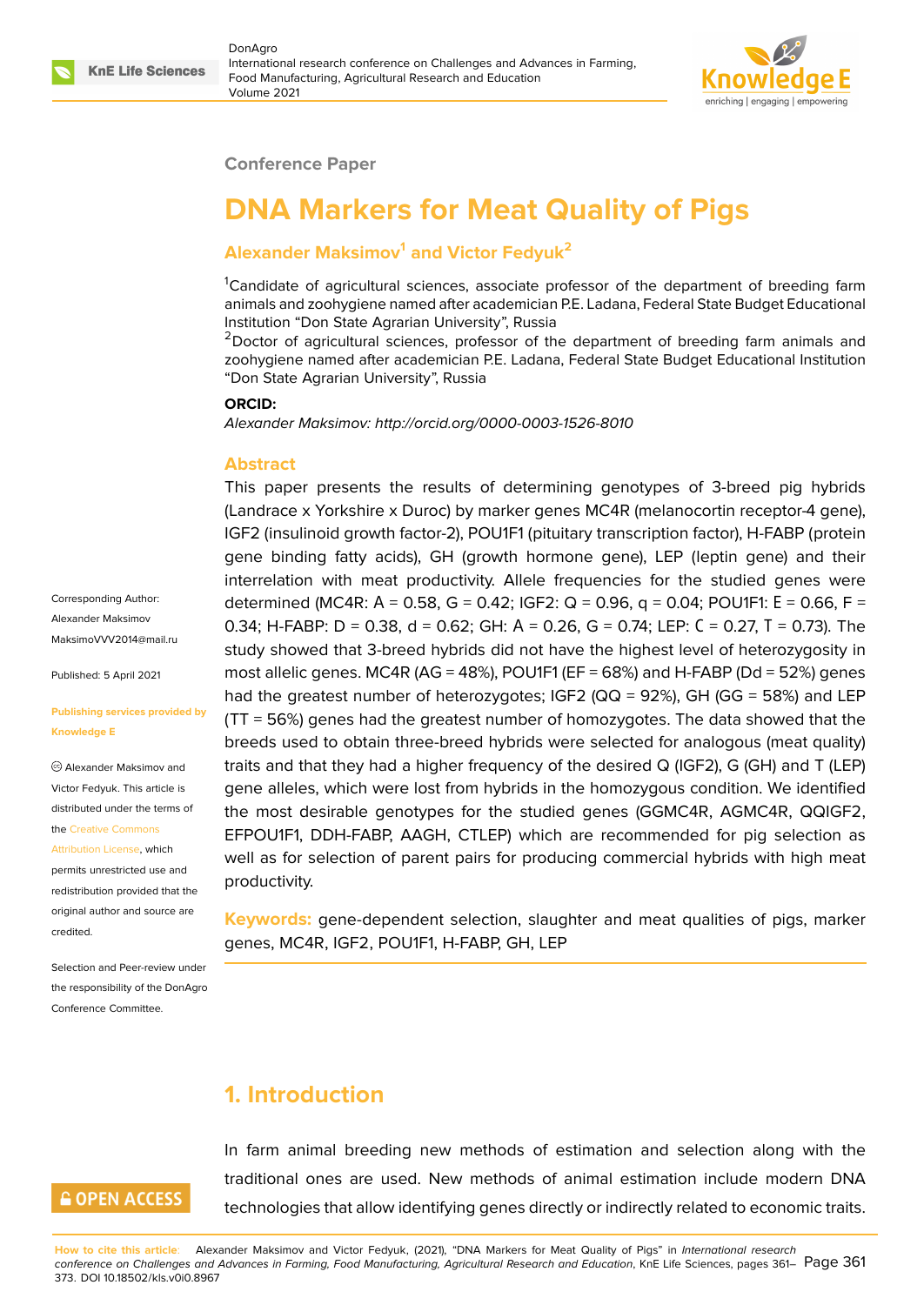By now there have been identified a number of DNA markers associated with economic traits or hereditary and other diseases. However the studies have not been finalized yet and need to be continued to clarify the action of promising gene markers and to search for the new ones that are optimal when used in breeding.

The study was intended to determine interrelation of genotypes of 3-breed pig hybrids (L x Y x D) by MC4R, IGF2, POU1F1, H-FABP, GH and LEP genes and their meat productivity.

### **2. Methods and Equipment**

To conduct the research, samples of muscle tissue from 50 3-breed hybrids were taken after slaughter within the meat-processing plant "VEPOZ" (Rostov-on-Don). When estimating meat productivity we considered carcass weight (kg), length of the half carcass and bacon side (cm), fat depth (mm) - on the withers above spinous processes of the 6-7<sup>th</sup> thoracic vertebrae, above the last rib and the  $1<sup>st</sup>$ ,  $2<sup>nd</sup>$  and  $3<sup>rd</sup>$  sacral vertebrae.

DNA genotyping by the previously mentioned genes was carried out using traditional PCR techniques at the laboratory of molecular diagnostics and biotechnology of farm animals at Don State Agrarian University.

The findings were biometrically processed using conventional methods.

### **3. Results**

MC4R gene (melanocortin receptor-4 gene) affects regulation of energy homeostasis, precocity, feed consumption and fatness. We established (refer to the table 1) that by MC4R gene 34% of the gilts had AA-genotype, 48% - AG, 18% - GG. A allele frequency is 0.58, G allele frequency is 0.42.

In AG-genotype (MC4R) the peak carcass weight is 0.88 and 1.43 kg heavier than in AA- and GG-pigs (P<0.95). GG- and AA-pigs had the largest length of the half carcass which was respectively 2.92 (P>0.99) and 2.55 cm (P>0.99) larger than that in AGpigs. Length of the bacon side in GG-pigs was respectively 1.63 (P>0.999) and 5.08 cm (P>0.999) larger than that in AG- and AA-pigs and length of the bacon side in AG-gilts was 3.45 cm (P>0.999) larger than that in AA-pigs. Fat depth above the last rib in AGand GG-gilts was respectively 2.26 (P>0.90) and 2.65 mm (P>0.99) shorter than that in AA-gilts.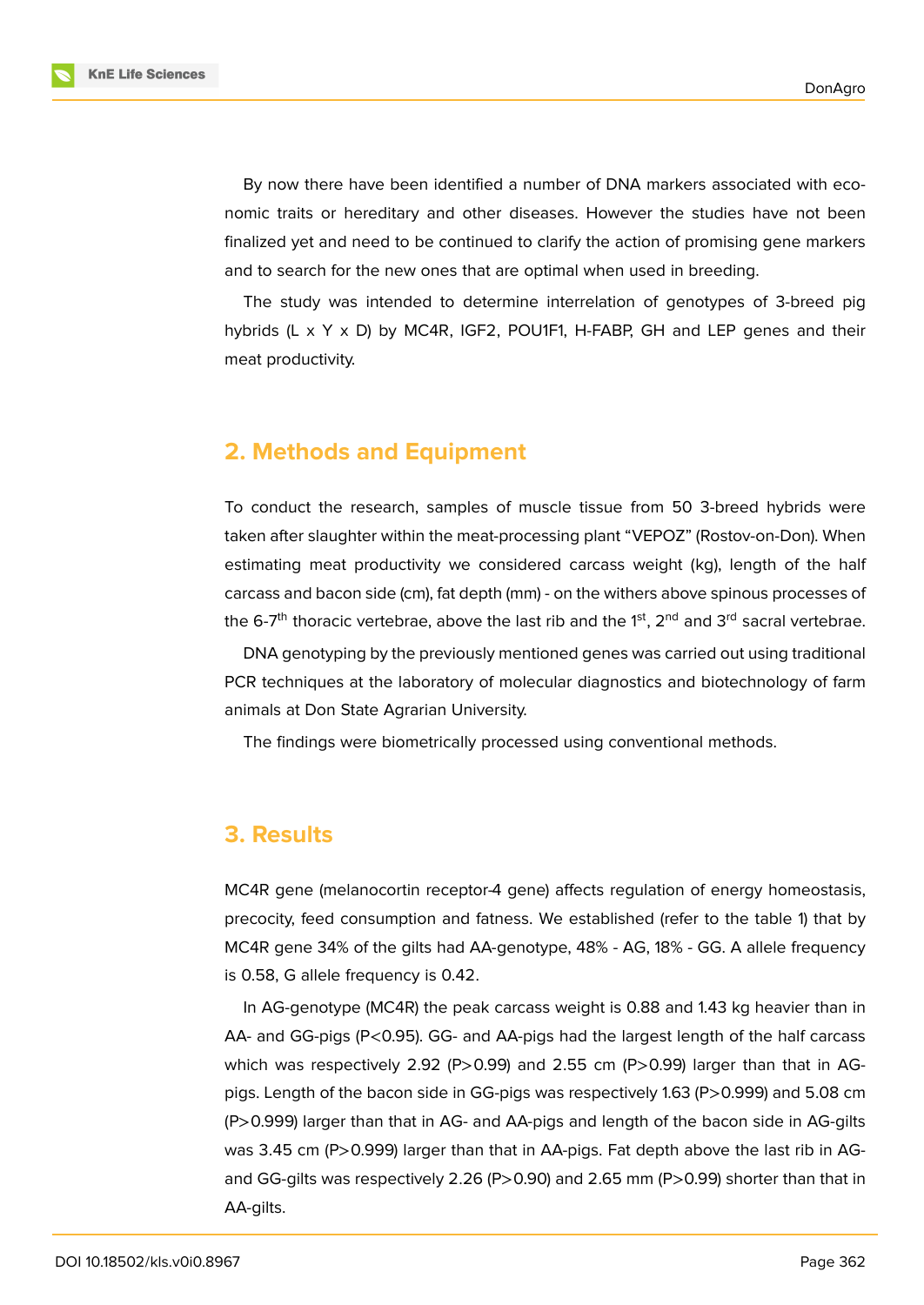Fat depth above sacrum in AA-gilts was longer than that in AG- and GG-gilts: above the  $1<sup>st</sup>$  sacral vertebra respectively 3.05 (P $>0.99$ ) and 3.07 mm (P $>0.99$ ) longer; above the  $2^{nd}$  sacral vertebra respectively 2.72 (P $>$ 0.95) and 2.09 mm (P $>$ 0.90) longer; above the  $3<sup>rd</sup>$  sacral vertebra respectively 4.39 (P>0.99) and 2.40 mm (P<0.90) longer. Fat length above the  $3<sup>rd</sup>$  sacral vertebra in GG-gilts was 1.99 mm (P>0.90) longer than that in AG-gilts.

IGF-2 gene (insulinoid growth factor-2) ID: 396916 is one of the most promising markers of meat-fattening productivity. By IGF2 gene we identified only 2 genotypes: QQ - 92%, Qq - 8% of pigs. Q allele frequency is 0.96, q allele frequency is 0.04. Carcass in Qq-pigs was 3.43 kg (P>0.90) heavier than in QQ-pigs. According to other indicators the superiority of Qq of pigs is clearly unreliable.

POU1F1 gene (pituitary transcription factor) is a regulating transcription factor of the anterior pituitary gland which effectively stimulates gene expression of growth hormone, prolactin and thyrotropic hormone. It is a quantitative trait locus (QTL) of growth rate and fatness. Two genotypes of pigs were identified by POU1F1 gene - 32% EE and 68% EF. E allele frequency is 0.66, F allele frequency is 0.34. For most indicators, the EF-pigs were superior to their FF-counterparts, but the difference was unreliable (P <0.90).

One of the genes determining meat quality in pigs is protein gene H-FABP binding fatty acids which have three types of allelic polymorphism (H-FABP<sup>a</sup> H-FABP<sup>D</sup> H-FABP<sup>H</sup>) and controls carcass structure, intramuscular fat deposits and fat depth. In our experiment by genotypes of H-FABP gene pigs were proportioned as follows: DD - 12%, Dd  $-$  52%, dd  $-$  36%. DD-gilts had respectively 5.53 (P>0.99) and 6.13 kg (P=0.98) heavier carcass weight than Dd- and dd-gilts.. Significantly, DD-genotype gilts had the shortest fat depth at all measured depth points.

GH (growth hormone gene) (Gene ID: 3968840). Growth hormone (GH) is of a great importance for regulating growth processes, cell proliferation and differentiation of all mammalian species and is connected with abdominal fat content (A. Korwin-Kossakowska et al., 2001). We have reported that GH gene was represented with 3 genotypes:  $AA - 10\%$ ,  $AG - 32\%$ ,  $GG - 58\%$ . Frequency of A- allele = 0.26,  $G = 0.74$ .

AA-gilts exceeded their GG- and AG-herd-mates in carcass weight, half carcass length, bacon side length, fat depth on withers, above spinous processes of the 6- 7th thoracic vertebrae, above the last rib and the 3rd sacral vertebra by 6.77 (P<0.95) and 8.65 cm (P<0.99); 1.56 (P>0.90) and 2.36 cm (P<0.95); 1.23 (P<0.90) and 1.62 cm (P<0.95); 2.17 (P<0.90) and 3.32 mm (P<0.90); 2.82 (P<0.90) and 3.44 mm (P>0.95); 1,59 (P<0,90) and 2.11 mm (P>0.98); 0.21 (P<0.90) and 0.80 mm (P<0.90) relatively. The fat depth above the 1st sacral vertebra in AA-gilts was respectively 0.15 (P<0.9) and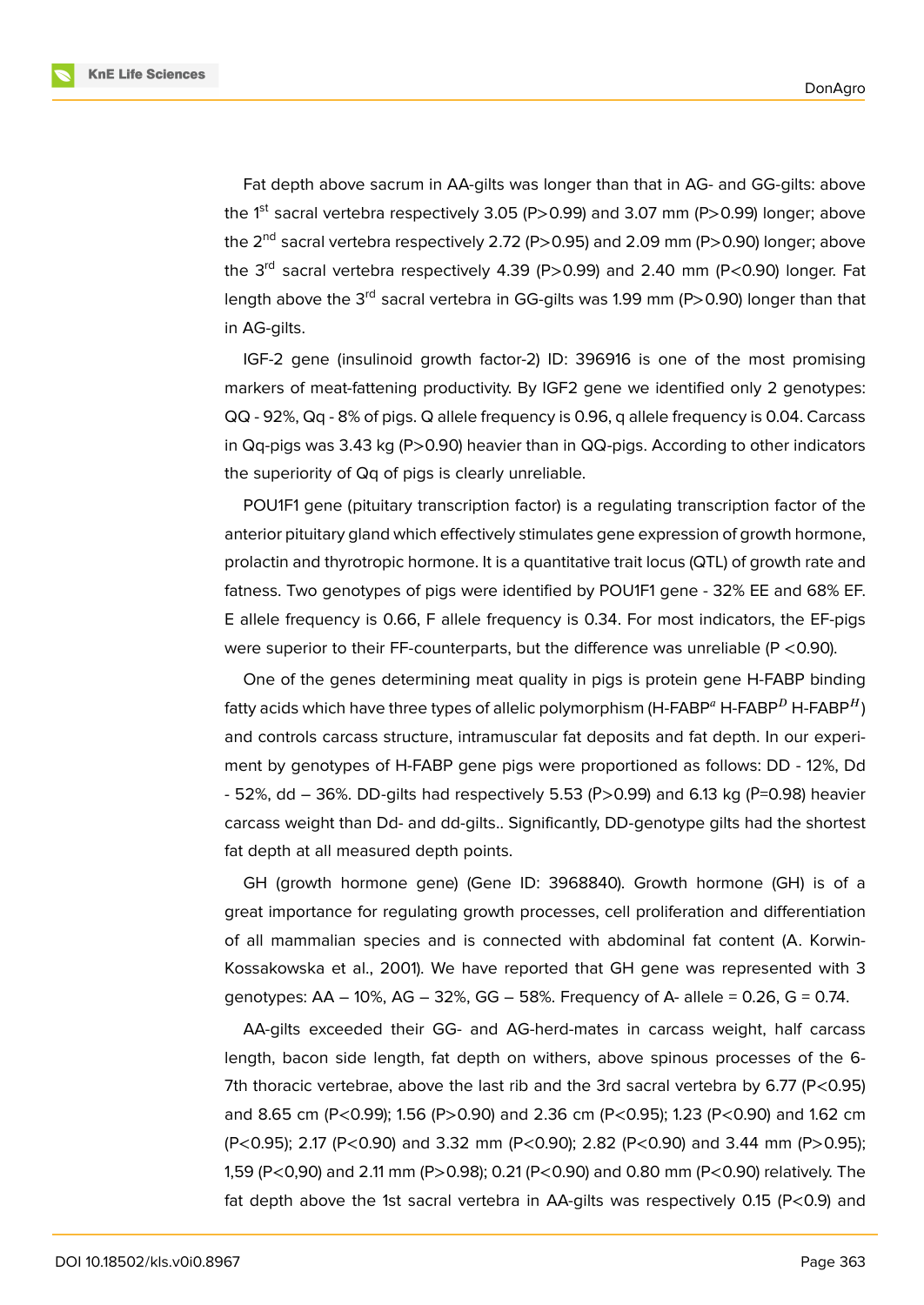0.33 mm (P<0.90) longer than that of their AG- and GG-herd-mates. GG-homozygotes had 1.88 heavier carcass weight (P<0.90) than their AG-herd-mates, and relatively 0.68 (P<0.90) and 1.04 mm (P<0.90) longer fat depth above the 2nd sacral vertebra than their AA- and AG-herd-mates.

AG-heterozygotes had lighter carcass weight, shorter half carcass length and bacon side length, shorter fat depth on withers, above spinous processes of 6-7th thoracic vertebrae, above the last rib and the 2nd and 3rd sacral vertebrae than their AAand GG-genotype herd-mates. GG-gilts had the shortest fat depth above the 1st sacral vertebra.

TABLE 1: Meat qualities in gilts of different genotypes by MC4R, IGF2, POU1F1, H-FABP, GH and LEP genes

| Genotype by genes                              | Carcass<br>weight, kg | Half carcass<br>length, cm        | Bacon side<br>length, cm          | Fat depth, mm     |                                                                                    |                       |                                       |                                                                |                  |
|------------------------------------------------|-----------------------|-----------------------------------|-----------------------------------|-------------------|------------------------------------------------------------------------------------|-----------------------|---------------------------------------|----------------------------------------------------------------|------------------|
|                                                |                       |                                   |                                   | On the<br>withers | Above<br>spinous<br>processes<br>of the 6-7 <sup>th</sup><br>thoracic<br>vertebrae | Above the<br>last rib | Above sacrum                          |                                                                |                  |
|                                                |                       |                                   |                                   |                   |                                                                                    |                       | Above the<br>1 <sup>st</sup> vertebra | Above the<br>2 <sup>nd</sup> vertebra 3 <sup>rd</sup> vertebra | Above the        |
| $\mathbf{1}$                                   | $\overline{2}$        | 3                                 | $\overline{4}$                    | 5                 | 6                                                                                  | $\overline{7}$        | 8                                     | 9                                                              | 10 <sup>10</sup> |
| MC4R                                           |                       |                                   |                                   |                   |                                                                                    |                       |                                       |                                                                |                  |
| AA M $±$ m n=17 δ Cν                           | $78.82 \pm 2.18$      | $100.3 + 0.71$                    | 79.59±0.58                        | $35.24 \pm 1.17$  | $22.94 \pm 0.88$                                                                   | $20.76 \pm 0.71$      | $15.18 \pm 0.79$                      | $15.76 \pm 0.88$                                               | $19.18 + 1.08$   |
|                                                | 8.73                  | 2.83                              | 2.33                              | 4.67              | 3.5                                                                                | 2.83                  | 3.17                                  | 3.5                                                            | 4.33             |
|                                                | 11.08                 | 2.82                              | 2.93                              | 13.25             | 15.26                                                                              | 13.36                 | 20.88                                 | 22.21                                                          | 22.58            |
| AG M+m n=24 $\delta$ Cv                        | 79,70±1,6             | $97.75 \pm 0.52$                  | $83.04 \pm 0.42$                  | $34.04 \pm 0.83$  | $21.63 + 1$                                                                        | $18.5 \pm 0.97$       | $12.13 \pm 0.63$                      | $13.04 \pm 0.63$                                               | 14.79±0.80       |
|                                                | 7.68                  | 2.5                               | $\overline{2}$                    | $\overline{4}$    | 4.83                                                                               | 4.67                  | 3                                     | 3                                                              | 3.83             |
|                                                | 9.64                  | 2.56                              | 2.41                              | 11.75             | 22.33                                                                              | 25.24                 | 24.73                                 | 23.01                                                          | 25.90            |
| GG M $\pm$ m n=9 $\delta$ Cv                   |                       | 78.27±2.69 100.67±0.82 84.67±0.65 |                                   | $36.44 \pm 1.30$  | $23.78 + 1.47$                                                                     | $18.11 \pm 0.59$      | $12.11 \pm 0.50$                      | $13.67 + 0.53$                                                 | $16.78 + 0.71$   |
|                                                | 7.62                  | 2.33                              | 1.83                              | 3.67              | 4.17                                                                               | 1.67                  | 1.33                                  | 1.5                                                            | 2                |
|                                                | 9.74                  | 2.31                              | 2.16                              | 10.07             | 17.54                                                                              | 9.22                  | 10.98                                 | 10.97                                                          | 11.92            |
|                                                |                       |                                   |                                   | IGF <sub>2</sub>  |                                                                                    |                       |                                       |                                                                |                  |
| QQ M $\pm$ m n=46 $\delta$ Cv 78.37 $\pm$ 1.92 |                       |                                   | $99.24 \pm 0.66$ 84.09 $\pm$ 0.58 | $34.80 \pm 0.93$  | $22.37 \pm 0.90$                                                                   | $19.24 \pm 0.74$      | $13.22 \pm 0.72$                      | $14.07 + 0.76$                                                 | $17.20 \pm 0.93$ |
|                                                | 13.05                 | 4.44                              | 3.91                              | 6.29              | 6.14                                                                               | 5.02                  | 4.91                                  | 5.16                                                           | 6.30             |
|                                                | 16.65                 | 4.48                              | 4.66                              | 18.07             | 27.43                                                                              | 26.10                 | 37.16                                 | 36.67                                                          | 36.63            |
| Qq M $±$ m n=4 δ Cν                            | $81.8 + 1.66$         | $98 + 1.16$                       | $83.5 \pm 0.87$                   | $33.5 \pm 2.31$   | $23.5 \pm 2.50$                                                                    | $18.75 + 1.54$        | $12.5 \pm 1.54$                       | $14.25 + 1.54$                                                 | $17.5 \pm 2.02$  |
|                                                | 2.88                  | $\overline{2}$                    | 1.5                               | $\overline{4}$    | 4.33                                                                               | 2.67                  | 2.67                                  | 2.67                                                           | 3.5              |
|                                                | 3.27                  | 2.04                              | 1.80                              | 11.94             | 18.43                                                                              | 14.24                 | 21.36                                 | 18.74                                                          | 20.00            |
| POU1F1                                         |                       |                                   |                                   |                   |                                                                                    |                       |                                       |                                                                |                  |
| EE M $\pm$ m n=16 δ Cν                         | $76.02 \pm 1.74$      | $98.88 \pm 0.60$                  | $83.5 \pm 0.47$                   |                   | $35.44 \pm 0.73$ 23.06 $\pm$ 0.86                                                  | 19.06±0.52            | $13.81 \pm 0.47$                      | $15.38 + 0.65$                                                 | $18.5 \pm 0.65$  |
|                                                | 6.75                  | 2.33                              | 1.83                              | 2.83              | 3.33                                                                               | $\overline{2}$        | 1.83                                  | 2.5                                                            | 2.5              |
|                                                | 8.88                  | 2.36                              | 2.19                              | 7.99              | 14.44                                                                              | 10.49                 | 13.25                                 | 16.25                                                          | 13.51            |
| $\overline{1}$                                 | $\overline{2}$        | 3                                 | $\overline{4}$                    | 5                 | 6                                                                                  | $\overline{7}$        | 8                                     | 9                                                              | 10               |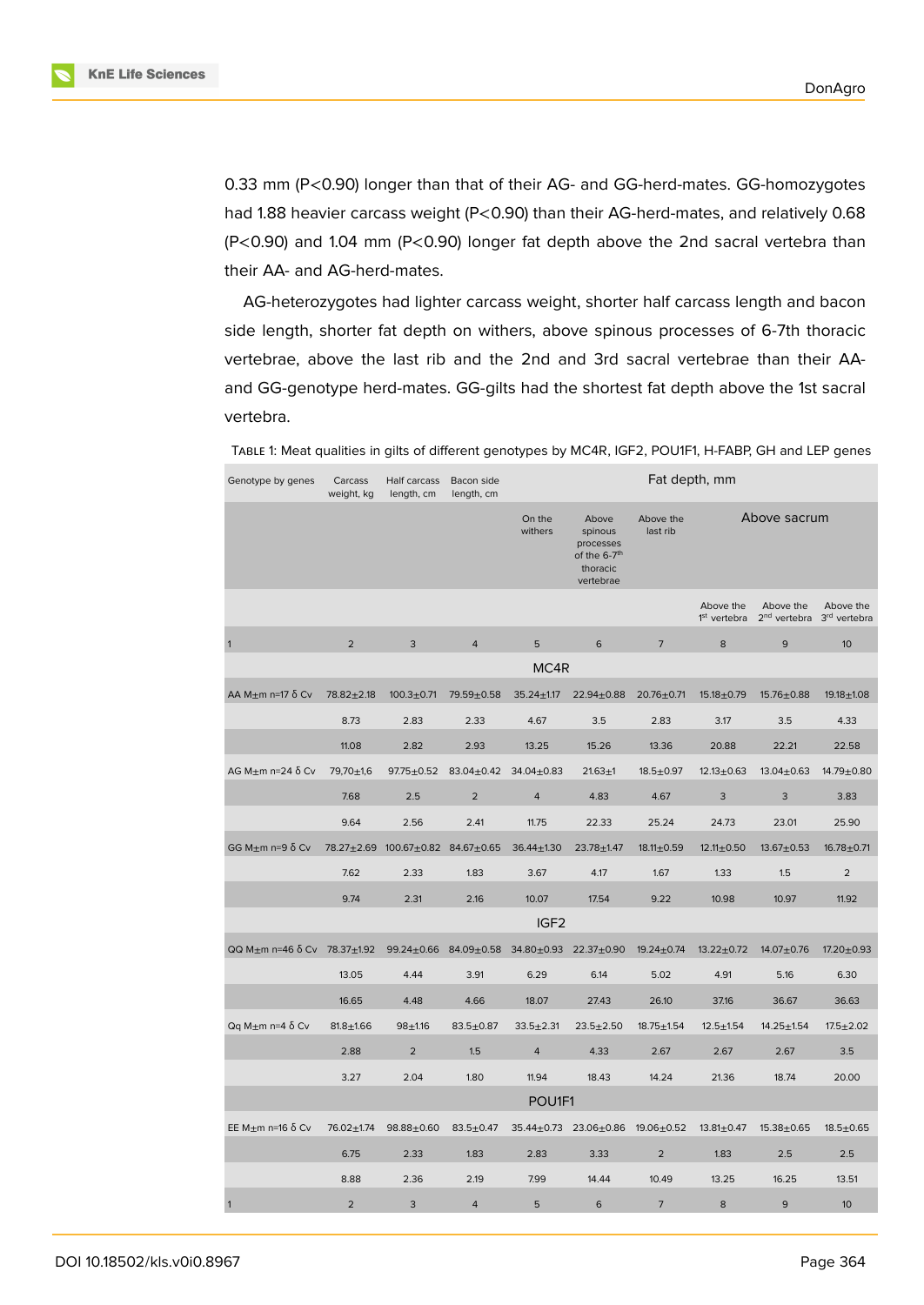

| Genotype by genes                                                                                                          | Carcass<br>weight, kg | Half carcass<br>length, cm | Bacon side<br>length, cm           | Fat depth, mm                                                                |                                                                                    |                       |                                       |                                                                |                  |
|----------------------------------------------------------------------------------------------------------------------------|-----------------------|----------------------------|------------------------------------|------------------------------------------------------------------------------|------------------------------------------------------------------------------------|-----------------------|---------------------------------------|----------------------------------------------------------------|------------------|
|                                                                                                                            |                       |                            |                                    | On the<br>withers                                                            | Above<br>spinous<br>processes<br>of the 6-7 <sup>th</sup><br>thoracic<br>vertebrae | Above the<br>last rib | Above sacrum                          |                                                                |                  |
|                                                                                                                            |                       |                            |                                    |                                                                              |                                                                                    |                       | Above the<br>1 <sup>st</sup> vertebra | Above the<br>2 <sup>nd</sup> vertebra 3 <sup>rd</sup> vertebra | Above the        |
| $\vert$                                                                                                                    | $\overline{2}$        | 3                          | $\overline{4}$                     | 5                                                                            | 6                                                                                  | $\overline{7}$        | 8                                     | 9                                                              | 10               |
|                                                                                                                            |                       |                            |                                    | POU1F1                                                                       |                                                                                    |                       |                                       |                                                                |                  |
|                                                                                                                            | 13.63                 | 4.57                       | 4.15                               | 7.28                                                                         | 7.14                                                                               | 5.71                  | 5.65                                  | 5.71                                                           | 7.22             |
|                                                                                                                            | 16.91                 | 4.61                       | 4.93                               | 21.04                                                                        | 32.18                                                                              | 29.65                 | 43.98                                 | 42.40                                                          | 42.70            |
|                                                                                                                            |                       |                            |                                    | H-FABP                                                                       |                                                                                    |                       |                                       |                                                                |                  |
| DD M $\pm$ m n=6 δ Cν                                                                                                      | $84.23 \pm 1.16$      | $97.83 + 0.97$             | $83 + 0.67$                        | $34.67 \pm 1.42$                                                             | $21 \pm 1.26$                                                                      | $18.17 + 1.04$        | $11.67 + 1.04$                        | $12.83 \pm 1.34$                                               | $16.17 \pm 1.42$ |
|                                                                                                                            | 2.6                   | 2.17                       | 1.5                                | 3.17                                                                         | 2.83                                                                               | 2.33                  | 2.33                                  | 3                                                              | 3.17             |
|                                                                                                                            | 3.09                  | 2.22                       | 1.81                               | 9.14                                                                         | 13.48                                                                              | 12.82                 | 19.97                                 | 23.38                                                          | 19.60            |
| Dd M $\pm$ m n=26 δ Cν                                                                                                     | 78.70±1.52            | $98.88 \pm 0.6$            | $83.85 \pm 0.57$                   | $34.85 \pm 0.8$                                                              | $22.77 \pm 0.83$                                                                   | $19.54 \pm 0.77$      | $13.15 \pm 0.53$                      | $14.15 \pm 0.57$                                               | $17.77 \pm 0.67$ |
|                                                                                                                            | 7.62                  | 3                          | 2.83                               | 4                                                                            | 4.17                                                                               | 3.83                  | 2.67                                  | 2.83                                                           | 3.33             |
|                                                                                                                            | 9.68                  | 3.03                       | 3.38                               | 11.48                                                                        | 18.31                                                                              | 19.60                 | 20.30                                 | 20                                                             | 18.74            |
| dd M $\pm$ m n=18 δ Cν                                                                                                     | $78.1 \pm 2.15$       | $99.94 \pm 0.65$           | $84.67 \pm 0.65$                   | $35 + 1.29$                                                                  | $22.5 \pm 1.17$                                                                    | $19.1 \pm 0.85$       | $13.67 + 0.77$                        | 14.39±0.85                                                     | $17.33 \pm 1.05$ |
|                                                                                                                            | 8.85                  | 2.67                       | 2.67                               | 5.33                                                                         | 4.83                                                                               | 3.5                   | 3.17                                  | 3.5                                                            | 4.33             |
|                                                                                                                            | 11.33                 | 2.67                       | 3.15                               | 15.23                                                                        | 21.47                                                                              | 18.32                 | 23.19                                 | 24.32                                                          | 24.99            |
|                                                                                                                            |                       |                            |                                    | GH                                                                           |                                                                                    |                       |                                       |                                                                |                  |
| AA M $\pm$ m n=5 δ Cν                                                                                                      | $85.84 \pm 2.54$      | $100.8 + 0.84$             | $85.4 \pm 0.59$                    | $37.2 \pm 1.84$                                                              | $25.2 \pm 1.25$                                                                    | $20.8 \pm 0.59$       | $13.4 \pm 0.25$                       | $13.8 \pm 1.25$                                                | $17.8 \pm 0.59$  |
|                                                                                                                            | 5.07                  | 1.67                       | 1.17                               | 3.67                                                                         | 2.5                                                                                | 1.17                  | 0.5                                   | 2.5                                                            | 1.17             |
|                                                                                                                            | 5.91                  | 1.66                       | 1.37                               | 9.87                                                                         | 9.92                                                                               | 5.63                  | 3.73                                  | 18.12                                                          | 6.57             |
| AG M $\pm$ m n=16 $\delta$ Cv                                                                                              | 77.19±1.32            | $98.44 \pm 0.60$           | $83.78 \pm 0.43$                   | 33.88±0.90 21.765±0.73                                                       |                                                                                    | $18.69 + 0.56$        | $13.25 \pm 0.65$                      | $13.44 \pm 0.78$                                               | $17 + 0.90$      |
|                                                                                                                            | 5.12                  | 2.33                       | 1.67                               | 3.5                                                                          | 2.83                                                                               | 2.17                  | 2.5                                   | 3                                                              | 3.5              |
|                                                                                                                            | 6.63                  | 2.37                       | 1.99                               | 10.33                                                                        | 13.04                                                                              | 11.61                 | 18.87                                 | 22.32                                                          | 20.59            |
| GG M±m n=29 $\delta$ Cv 79.07±1.67 99.24±0.60 84.17±0.53 35.03±0.85 22.38±0.91 19.21±0.88 13.07±0.66 14.48±0.69 17.59±0.79 |                       |                            |                                    |                                                                              |                                                                                    |                       |                                       |                                                                |                  |
|                                                                                                                            | 8.85                  | 3.17                       | 2.83                               | 4.5                                                                          | 4.83                                                                               | 4.67                  | 3.5                                   | 3.67                                                           | 4.17             |
|                                                                                                                            | 11.19                 | 3.19                       | 3.36                               | 12.85                                                                        | 21.58                                                                              | 24.31                 | 26.78                                 | 25.35                                                          | 23.71            |
| <b>LEP</b>                                                                                                                 |                       |                            |                                    |                                                                              |                                                                                    |                       |                                       |                                                                |                  |
| CC M+m n=5 $\delta$ Cv                                                                                                     | $84.12 \pm 2.17$      | $99.8 \pm 0.25$            | $84.2 \pm 0.25$                    | $38.6 \pm 1.00$                                                              | $25 + 2.09$                                                                        | $22.6 \pm 1.5$        | $15.2 + 1$                            | $17.6 \pm 1.42$                                                | $21.6 \pm 1.5$   |
|                                                                                                                            | 4.33                  | 0.50                       | 0.5                                | $2^{\circ}$                                                                  | 4.17                                                                               | 3                     | $\overline{2}$                        | 2.83                                                           | 3                |
|                                                                                                                            | 5.15                  | 0.50                       | 0.59                               | 5.18                                                                         | 16.68                                                                              | 13.74                 | 13.16                                 | 16.08                                                          | 13.89            |
| TC M $\pm$ m n=17 $\delta$ Cv                                                                                              | $81.23 \pm 2.18$      |                            | $100.47 \pm 0.79$ 85.41 $\pm$ 0.67 | $33.06 \pm 0.88$                                                             | $21.06 \pm 1.04$                                                                   | $18.88 + 1$           | 12.88±0.88                            | $13.12 \pm 0.88$                                               | $16.24 \pm 1.08$ |
|                                                                                                                            | 8.73                  | 3.17                       | 2.67                               | 3.5                                                                          | 4.17                                                                               | $\overline{4}$        | 3.5                                   | 3.5                                                            | 4.33             |
|                                                                                                                            | 10.75                 | 3.16                       | 3.13                               | 10.59                                                                        | 19.80                                                                              | 21.19                 | 27.17                                 | 26.68                                                          | 26.66            |
| TT M $\pm$ m n=28 δ Cν                                                                                                     | 76.81±1.44            |                            |                                    | 98.21±0.48 83.18±0.42 35.32±0.90 22.86±0.67 18.79±0.54 12.96±0.48 14.04±0.48 |                                                                                    |                       |                                       |                                                                | $17.39 \pm 0.51$ |
|                                                                                                                            | 7.47                  | 2.5                        | 2.17                               | 4.67                                                                         | 3.5                                                                                | 2.83                  | 2.5                                   | 2.5                                                            | 2.67             |
|                                                                                                                            | 9.73                  | 2.55                       | 2.61                               | 13.22                                                                        | 15.31                                                                              | 15.06                 | 19.29                                 | 17.81                                                          | 15.35            |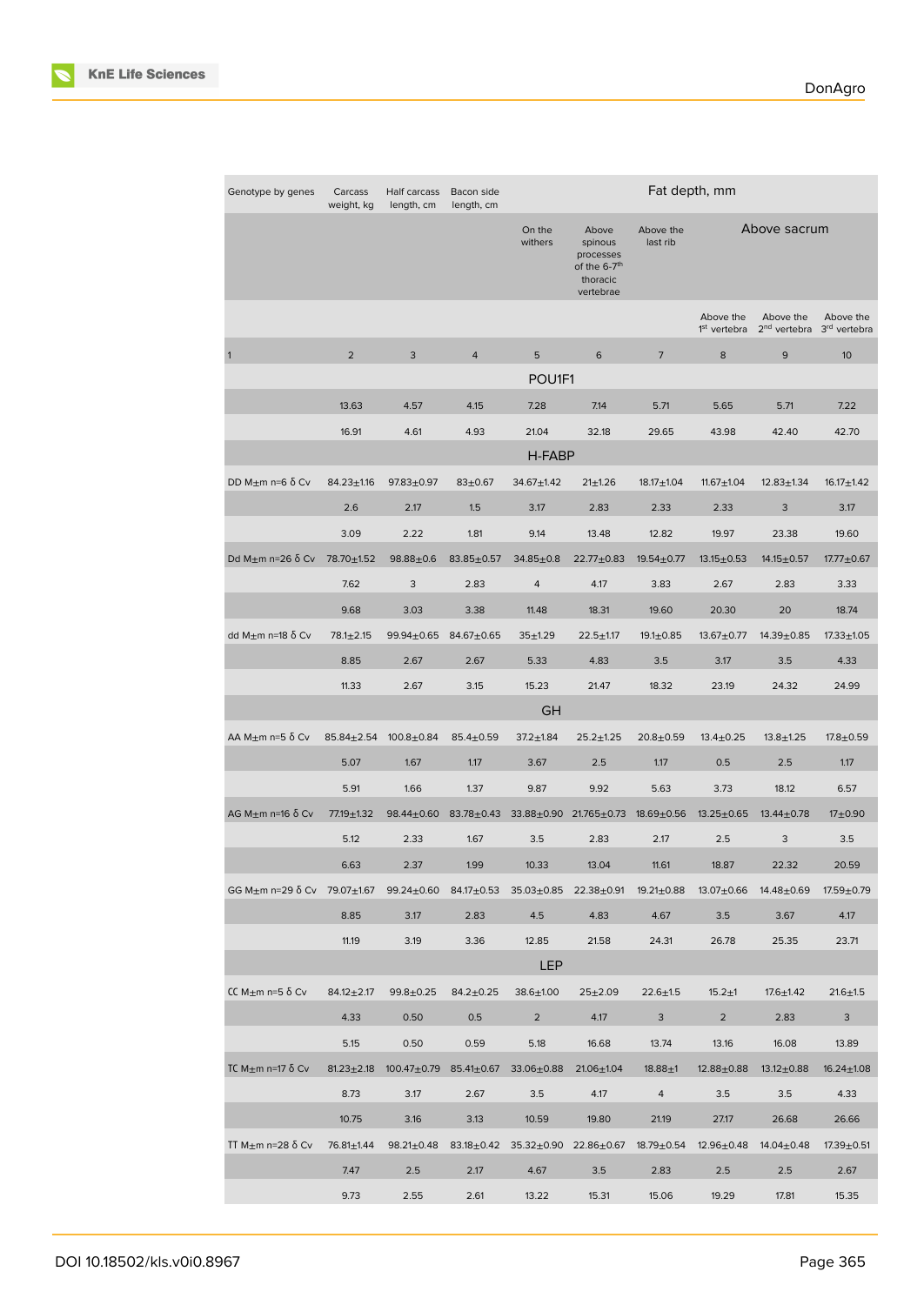| Genotype by genes | Carcass<br>weight, kg | Half carcass<br>length, cm | Bacon side<br>length, cm | Fat depth, mm     |                                                                                    |                       |              |                                                                                         |           |  |
|-------------------|-----------------------|----------------------------|--------------------------|-------------------|------------------------------------------------------------------------------------|-----------------------|--------------|-----------------------------------------------------------------------------------------|-----------|--|
|                   |                       |                            |                          | On the<br>withers | Above<br>spinous<br>processes<br>of the 6-7 <sup>th</sup><br>thoracic<br>vertebrae | Above the<br>last rib | Above sacrum |                                                                                         |           |  |
|                   |                       |                            |                          |                   |                                                                                    |                       | Above the    | Above the<br>1 <sup>st</sup> vertebra 2 <sup>nd</sup> vertebra 3 <sup>rd</sup> vertebra | Above the |  |
|                   | $\overline{2}$        | 3                          | $\overline{4}$           | 5                 | 6                                                                                  |                       | 8            | 9                                                                                       | 10        |  |

LEP gene is one of prospective candidate genes to estimate the growth and fat efficiency. Leptin produced primarily by adipocytes acts as a central regulator of fat content in the body by suppressing appetite and increasing energy consumption through decreasing the production of neuropeptide-Y in the arcuate nucleus of the hypothalamus. Leptin has a significant impact on gustatory cells. It may result in inhibiting eating.

We have found out that by LEP gene pigs were distributed according to the following genotypes:  $CC - 10$ %,  $CT - 34$ %,  $TT - 56$ %. C-allele rate = 0.27,  $T = 0.73$ .  $CC$ -pigs had 2.89 (P<0.90) and 7.31 kg (P>0.99) heavier carcass weight; 5.54 (P>0.99) and 3.28 mm (P>0.95) longer fat depth on withers; 3.94 (P<0.90) and 2.14 mm (P<0.90) above spinous processes of the 6-7th thoracic vertebrae; 3.72 (P>0.90) and 3.81 mm (P>0.95) above the last rib; 2.32 (P>0.90) and 2.24 mm (P>0.95) above the 1st sacral vertebra; 4.48 (P>0.98) and 3.56 mm (P>0.95) above the 2nd sacral vertebra; 5.36 (P>0.99) and 4.21 mm (P>0.95) above the 3rd sacral vertebra than their CT- and TT-herd-mates.

TT-gilts had the lightest carcass weight, the shortest half carcass length and bacon side length, fat depth above the last rib; CT-gilts – the shortest fat depth on withers above spinous processes of the 6-7th thoracic vertebrae, above the 1st, 2nd and 3rd sacral vertebrae.

### **4. Discussion**

One can see that presented findings are not always in line with the published records.

Thus, we found out that GG (**MC4R**) genotype was associated with longer half carcass and bacon side length and longer withers fat depth; AG genotype was associated with greater carcass weight, AA genotype was associated with longer fat depth above the last rib and the 1<sup>st</sup>, 2<sup>nd</sup> and 3<sup>rd</sup> sacral vertebrae. AG-gilts had short fat depth (on the withers, above spinous processes of the  $6-7<sup>th</sup>$  thoracic vertebrae, above the  $2<sup>nd</sup>$  and 3<sup>rd</sup> sacral vertebrae). The above findings are in line with those of C.S. Bruun et al. [1]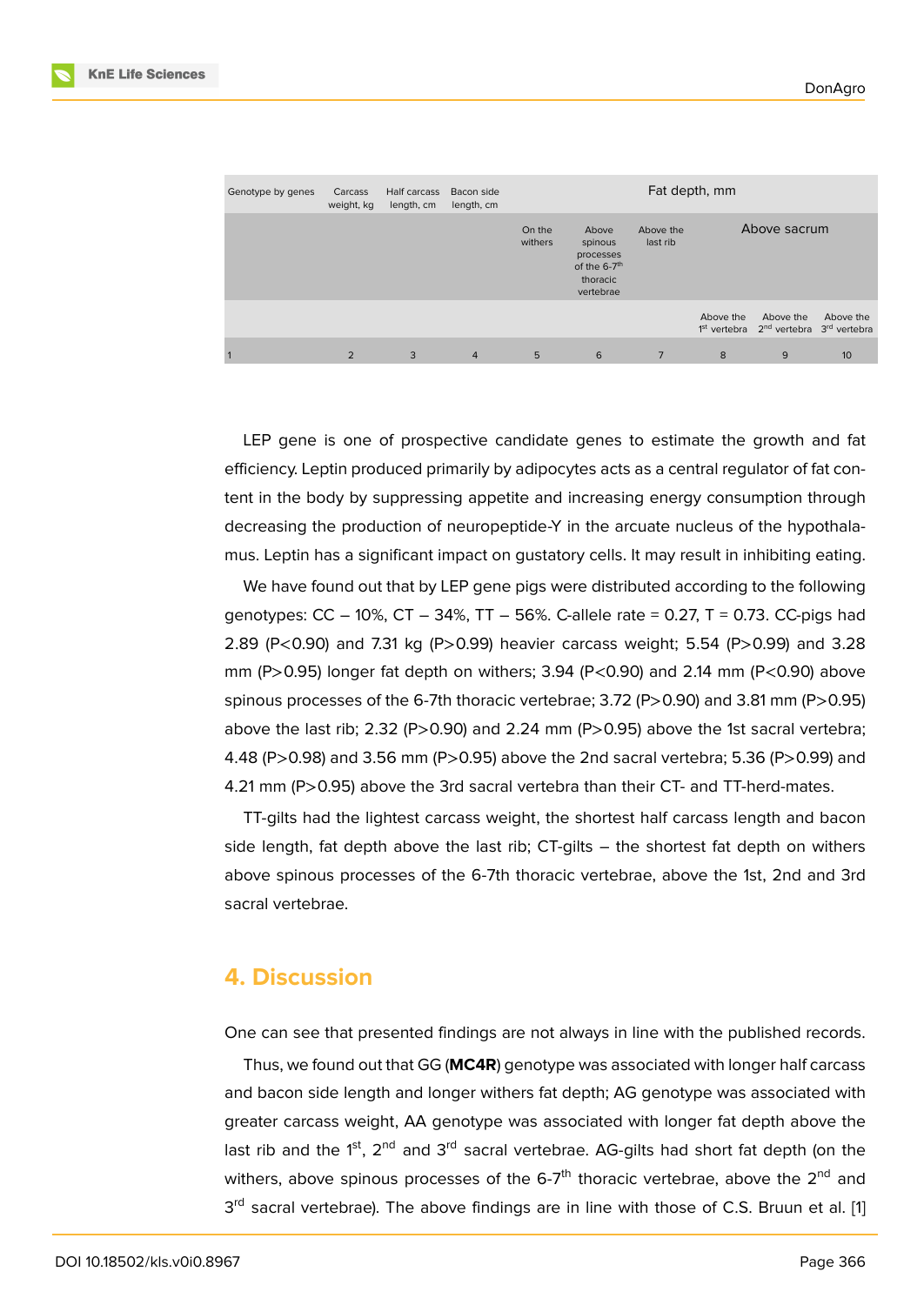showing that long fat depth in most of the studied breeds and hybrids is associated with АА (MC4R) genotype.

L. Getmantseva, M. Leonova, A. Usatov et al. in their experiment on 204 F<sub>1</sub> (º Landrace  $x \, \mathcal{O}'$  Large White) gilts found out that GG genotype of MC4R gene was the best marker for body length and fat depth [2].

А. Van den Broeke, M. Alluwe, F.A. Tuyttens et al. estimated that pigs of AA (MC4R) genotype had longer fat depth (Р<0.001) that resulted in lower meat content in the carcass (Р<0.001) compared w[ith](#page-11-0) pigs of GG genotype [3].

In our experiment Qq **(IGF2**)-gilts had greater carcass weight, longer fat depth (above spinous processes of the 6-7<sup>th</sup> thoracic vertebrae and above the  $2<sup>nd</sup>$  and  $3<sup>rd</sup>$  sacral vertebrae); QQ-gilts had longer half carcass and bacon [sid](#page-11-1)e length, longer fat depth (on the withers, above the last rib and the 1<sup>st</sup> sacral vertebra).

D.L. Clark, B.M. Bohrer, M.A. Tavárez et al. state that single nucleotide polymorphism (SNP) in the regulatory region of intron 3 in IGF2 gene (IGF2 – G 3072 А) is associated with decreased fat deposition in pigs with A (A Pat) alleles compared with those inheriting G (G Pat) alleles from male parent. Despite of reduced subcutaneous fat depth extractable intramuscular lipid from LM was 0.64% units greater (P=0.02) in pigs with A Pat alleles compared with those having G Pat alleles [4].

According to T.V. Karpushina, O.V. Kostyunina, E.I. Sizareva and N.A. Zinovieva within Large White Breed QQ (IGF2)-gilts had the greatest live weight and the longest actual fat depth [5].

In the experiment of L.V. Getmantseva QQ (IGF2)-pigs of Large White Breed had shorter fat depth [6].

O.V. Ko[sty](#page-11-2)unina, S.S. Kramarenko, N.A. Svezhentseva et al. among other things found out that GG>AG>AA gilts and boars tended to increase live weight at the end of the fattening period a[nd](#page-11-3) average fat depth (measured at 4 points) [7].

In our studies EF (**POU1F1**)-gilts had greater weight, longer half carcass length, longer bacon side length of the carcass and shorter fat depth (throughout the carcass).

L.V. Getmantseva estimated that among L x Y x D hybrids DD[A](#page-11-4)G (POU1F1 and MC4R) pigs had shorter fat depth [6].

Gye-Wong Kim, Jae-Young Yoo, Hack-Youn Kim while studying L x Y x D hybrids estimated that all 3 genotypes had significantly different carcass weight and other characteristics (P<0.05), fa[t d](#page-11-3)epth being insignificantly different. The authors believe POU1F1 gene to affect carcass weight [8].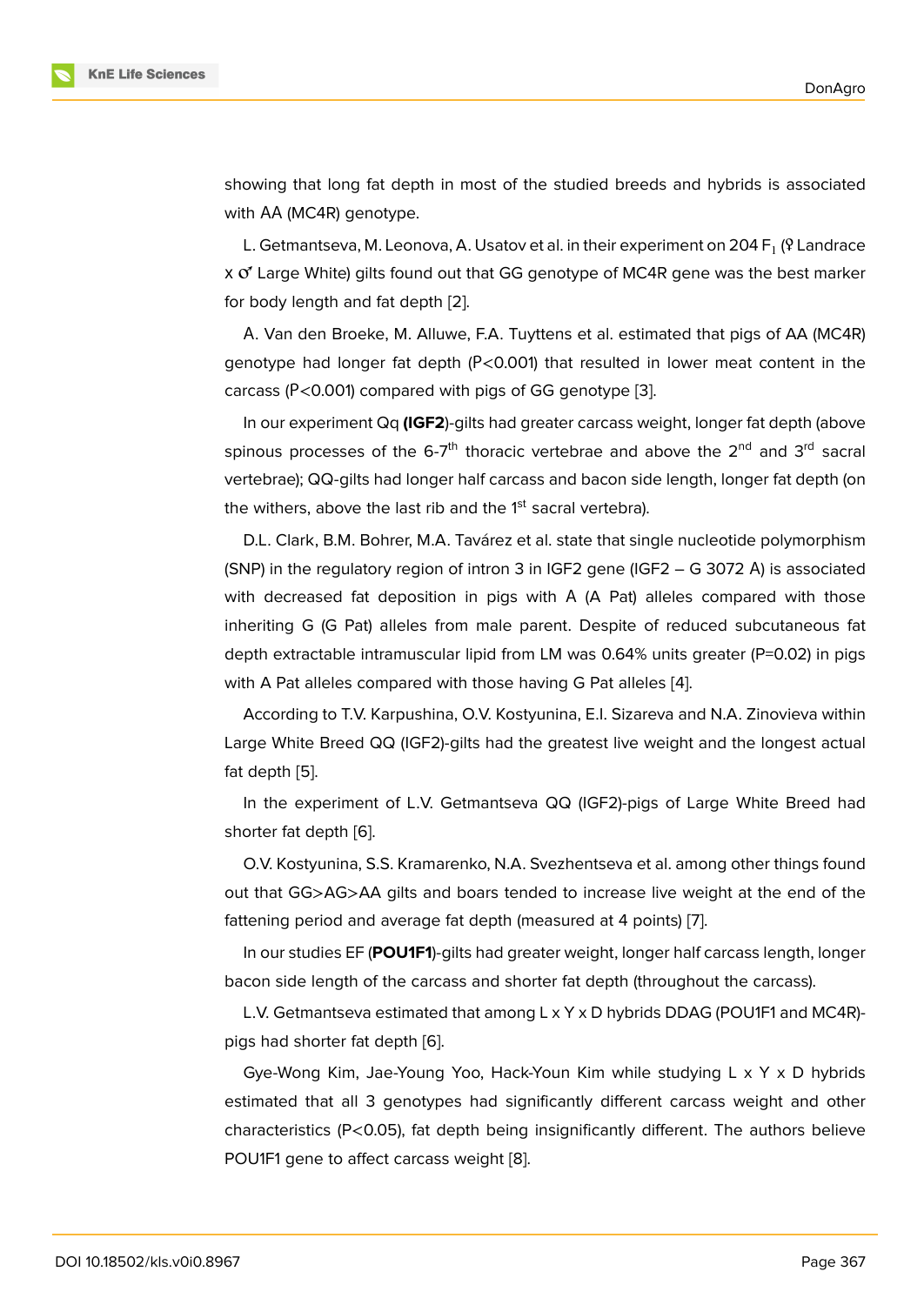L. Getmantseva, A. Kolosov, M. Leonova et al. in their experiments on Landrace pigs (n=80), Duroc pigs (n=100) and Landrace x Large White hybrids (n=192) found out that Landrace pigs had significant polymorphism for carcass length in intron 1 of POU1F1 gene, and hybrids had significant polymorphism for carcass length and subcutaneous fat depth in intron 1 of POU1F1 gene [9].

Our findings showed that DD (**H-FABP**)-gilts had greater carcass weight and shorter fat depth; dd-gilts had longer half carcass and bacon side length, longer fat depth (on the withers, above the 1st and 2nd sa[cra](#page-12-0)l vertebrae); Dd-gilts had longer fat depth (above spinous processes of the  $6-7$ <sup>th</sup> thoracic vertebrae, above the last rib and the 3rd sacral vertebra).

M. Tyra, K. Ropka-Molic, R. Eckert et al. in their experiments on 5 popular polish breeds with different fat depth showed that H-FABP and LEPR genes were closely associated with the development and functioning of fat tissue [10].

In the experiment conducted by G. Goncharenko, N. Grishina pigs of dd (H-FABP) genotype had the shortest fat depth and pigs of Dd genotype had the longest fat depth [11].

O.N. Polozyuk, G.V. Maksimov, L.V. Getmantseva estimated that ddHH (H-FABP) pigs had the shortest fat depth above spinous processes of the 6-7th thoracic vertebrae and [Dd](#page-12-1)Hh pigs - the longest [12].

Earlier we (G. Maximov, A. Maximov, N. Lenkova) estimated that dd-gilts had the greatest carcass weight and Dd-gilts had the longest fat depth [13].

We estimated that AA[-gi](#page-12-2)lts (**GH**) had the greatest carcass weight, the longest half carcass and bacon side length, the longest fat depth (on the withers, above spinous processes of the 6-7th thoracic vertebrae, above the last rib, [th](#page-12-3)e 1st and 3rd sacral vertebrae); AG-gilts had the shortest fat depth.

R. Bižiene, I. Miceikiene, L. Baltrenaite, N. Krasnopiorova estimated that pigs of GG genotype had less fat deposits and greater lean tissue yield than those of AG and AA genotypes [14].

V. Balatsky, I. Bankovska, N. Ramon et al. in their experiment on 72 pigs determined that *a* allele of GHRH gene (growth hormone — releasing hormone) was associated with lower intra[mus](#page-12-4)cular fat content [15].

In our experiment CC-gilts (**LEP**) had greater carcass weight and longer fat depth; CTgilts had longer half carcass and bacon side length compared with TT-gilts, but shorter fat depth compared with CC-gilt[s.](#page-12-5)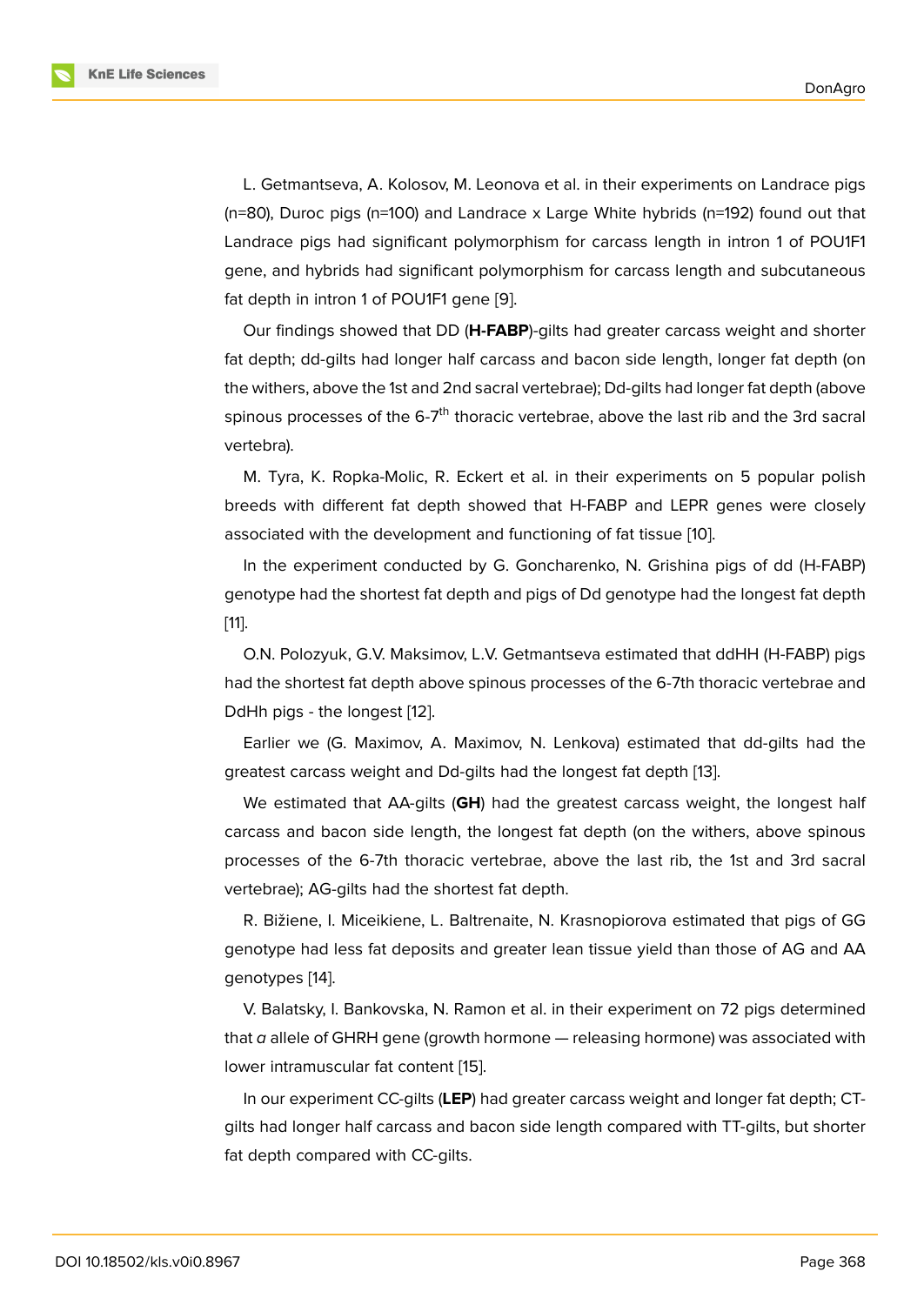D. Liu, Y. Hu, X. Yang et al. conducted the experiments on 780 Duroc, Yorkshire, Laiwu, Lulai Black pigs and Landrace x Yorkshire hybrids. All the pigs excepting Duroc and Yorkshire had 3 genotypes (GG, GA, AA) by LEP gene. G allele was the most frequent in western breeds and Landrace x Yorkshire hybrids and the least frequent in Laiwu pigs. It was estimated that Landrace x Yorkshire hybrids and Lulai Black pigs of GG genotype consistently tended to have longer fat depth than those of GA and AA genotypes. These findings proved that SNP G-2863А was a potential DNA marker for fat depth and played a regulatory role in leptin transcription [16].

D. Perez-Montarelo, A. Fernandez, J.M. Folch et al. state that sequencing LEP gene allowed one to identify 39 polymorphisms, 8 of which being new. 3 intronic polymorphisms LEP g. 1382 C>T, LEP g. 1387 C>T and LEP g. 1723 А[>](#page-12-6)Г were genotyped, their association with pig productivity traits was found out. Analysis of LEP g. 1387 C>T and LEP g. 1382 C>T coaction proved their additive influence on live weight and carcass weight, as well as dominant influence on subcutaneous fat depth measured at several points. Polymorphism of LEP and LEPR has aggregate influence on both fatty acids composition in subcutaneous fat and fat depth. T alleles of both LEP g. 1387 C>T and LEPR с. 1987 C>T discovered in Iberian pigs determine increased growth, fat content and saturated fatty acids content in fat, that was probably due to greater feed intake [17].

D. Perez-Montarelo, A. Fernandez, С. Barragan et al. note that previous research proved significant influence of LEP and LEPR polymorphism on growth and fat deposition i[n p](#page-12-7)igs [18].

Analysis of our findings and those of other authors shows their diversity. Further investigations in this field are needed.

Acco[rdi](#page-12-8)ng to the centeric theory a gene though having a single function is complex in terms of its functioning as its general action is due to complex influence of its centers [19].

According to their effect, gene (point) mutations can be dominant or recessive. More often a mutant allele is recessive. According to the effect of mutant genes on the [pro](#page-12-9)tein and enzyme biosynthesis 5 mutation types are distinguished: hypomorphic, hypermorphic, antimorphic, neomorphic and amorphic [19]. It may well be due to the mentioned gene effects as well as due to interaction of nonallelic genes that in different genotypes by the genes being studied certain traits responsible for meatness improve while others disimproved.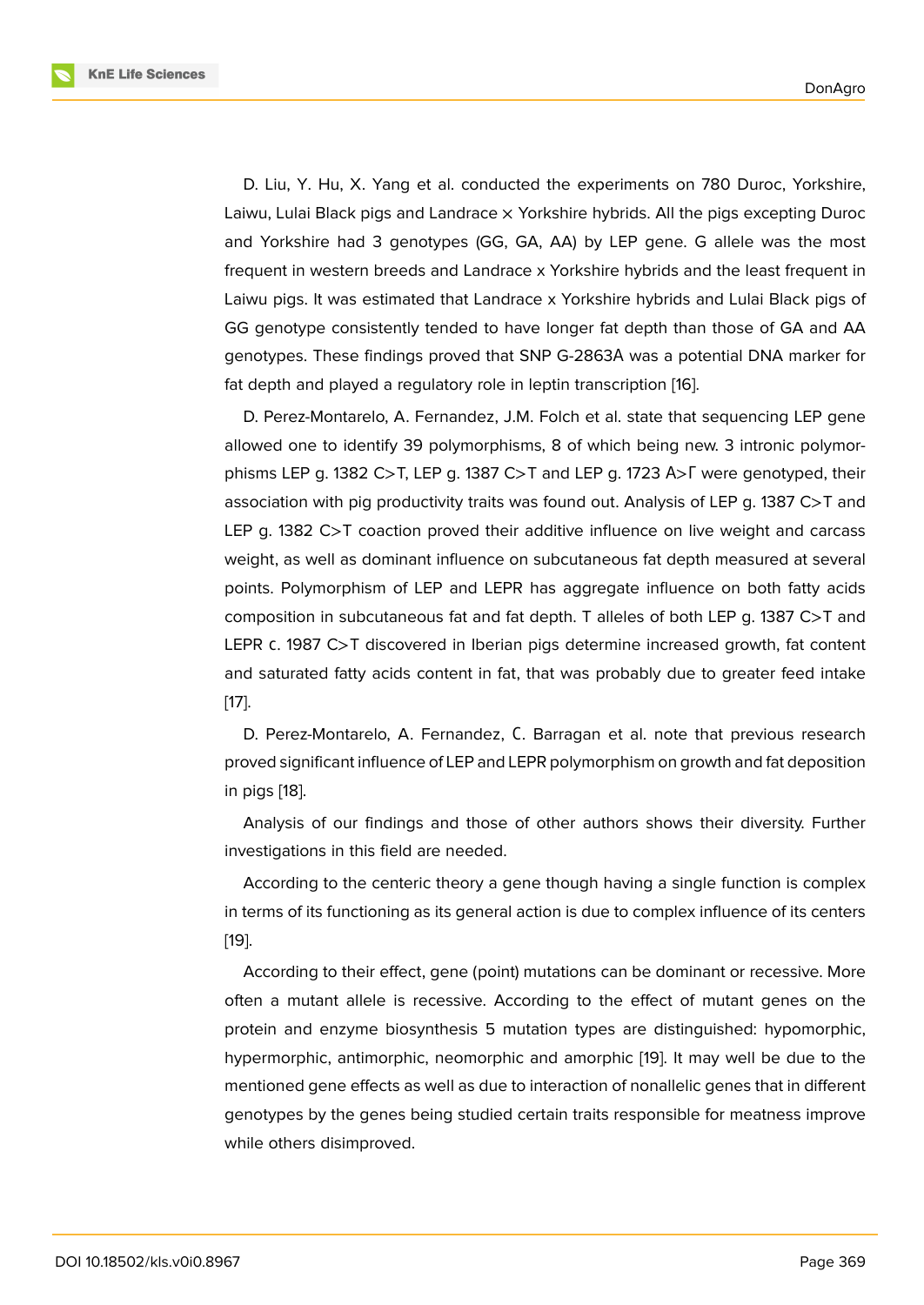

### **5. Conclusion**

On the basis of these investigations we concluded that GG-gilts (MC4R) had 2.92 – 2.55 cm (P>0.09) longer half carcass length and 1.63 and 5.08 cm (P>0.999) longer bacon side length, longer fat depth on withers, above spinous processes of the 6-7th thoracic vertebrae; AG-gilts had heavier carcass weight; AA-gilts had 2.26 mm (P>0.90) and 2.65 mm (P>0.99) longer fat depth above the last rib,  $3.05 - 3.07$  mm (P>0.99) – above the 1st sacral vertebra; 2.09 mm (P>0.0) and 2.72 mm (P>0.95) – above the 2nd one; and 2.40 mm ( $P > 0.90$ ) and 4.39 mm ( $P > 0.99$ ) – above the 3rd sacral vertebra. AG-gilts had the shortest fat depth (on the sample) on withers, above the spinous processes of the 6-7th thoracic vertebrae, above the 2nd and 3rd sacral vertebrae.

Qq (IGE2)-genotype carriers had heavier carcass weight, longer fat depth above the spinous processes of the 6-7th thoracic vertebrae, above the 2nd and 3rd sacral vertebrae; and QQ-homozygotes had longer half carcass length and bacon side length, longer fat depth on withers, above the last rib and the 1st sacral vertebra. EF (POU1F1) genotype carriers had heavier carcass weight, longer half carcass length and bacon side length and shorter fat depth on all portions of the carcass. DD-gilts (H-FABP) compared with other genotypes were characterized by 5.53 kg (P>0.99) and 6.13 kg  $(P = 0.98)$  heavier carcass weight, shorter fat depth on all portions. dd-gilts had longer half carcass length and bacon side length than their DD-herd-mates, longer fat depth on withers than their Dd- and DD-herd-mates, about the 1st and 2nd sacral vertebrae. Dd-heterozygotes had longer fat depth than their other herd-mates above the spinous processes of the 6-7th thoracic vertebrae, above the last rib and above the 3rd sacral vertebra. AA (GH)-genotype carriers had relatively 6.77 (P>0.95) and 8.65 cm (P>0.99), 1.56 (P<0.90) and 2.36 cm (P>0.95), 1.23 (P<0.95) and 1.62 cm (P>0.95) heavier carcass weight, longer half carcass length and bacon side length than their GG- and AG-herdmates, had 2.17-3.23 mm (P<0.90) longer fat depth on withers, 2.82 mm (P<0.90) and 3.44 mm (P>0.95) above spinous processes of the 6-7th thoracic vertebrae, 1.59 mm (P<0.90) and 2.11 mm (P>0.98) above the last rib, above the 1st and 3rd sacral vertebrae. AG-gilts had the lightest carcass weight, the shortest half carcass length and bacon side length and also the shortest fat depth on every portion of the carcass (excepting above the 1st sacral vertebra). AA-gilts had 2.11 mm (P>0.98) longer fat depth above the last rib than AG-ones. CC(LEP)-pigs had relatively 2.89 kg (P<0.90) and 7.31kg (P>0.99) heavier carcass weight,  $5.54$  mm (P $>0.999$ ) and  $3.28$  mm (P $>0.95$ ) longer fat depth on withers, 3.72 mm (P>0.9) and 3.81 mm (P>0.95) – above spinous processes of 6-7th thoracic vertebrae, above the last rib, 2.32 mm (P>0.90) and 2.24 mm (P>0.95) – above the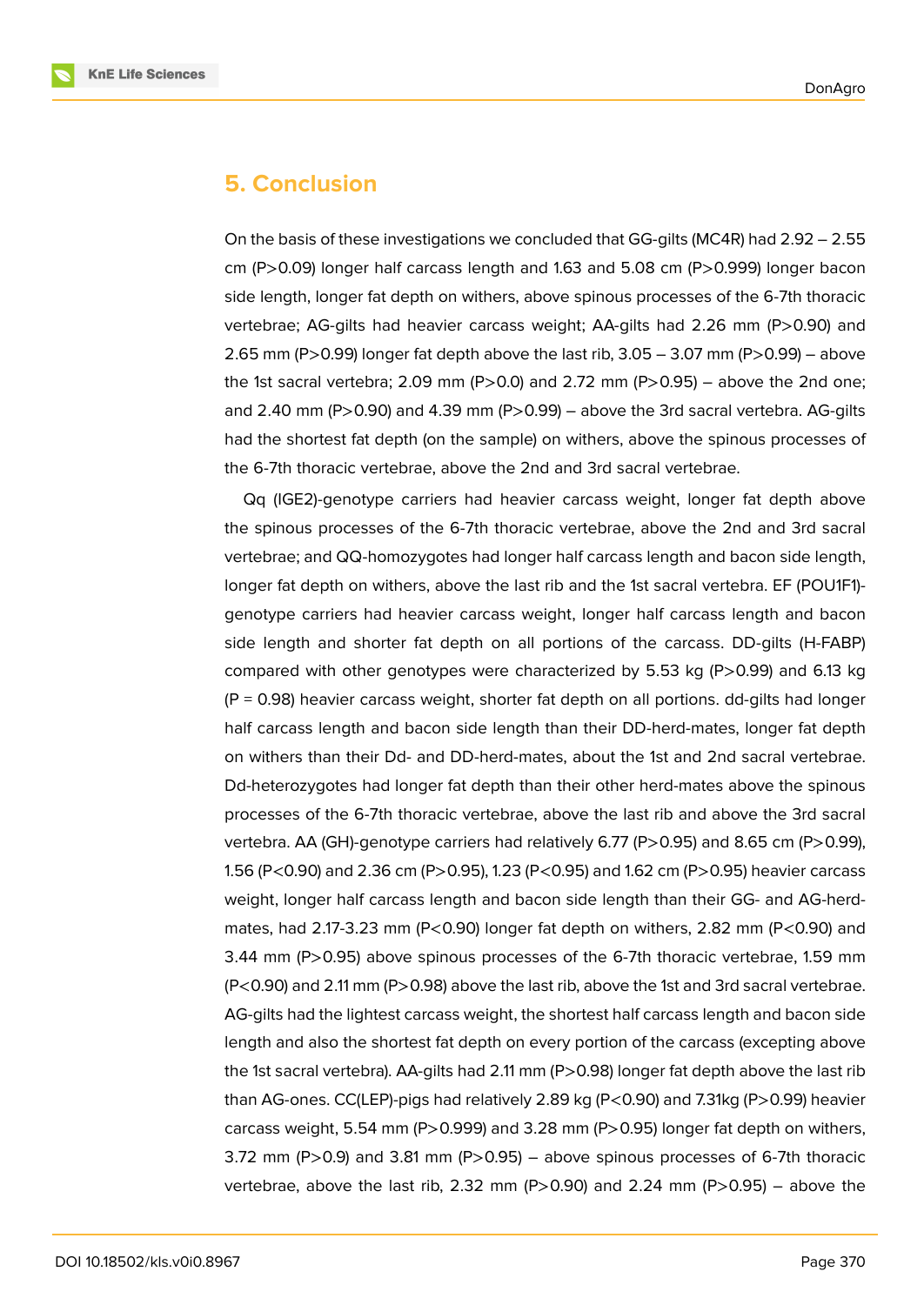

1st sacral vertebra, 4.48 mm, P>0.98 and 3.56 mm, P>0.95 – above the 2nd sacral vertebra and 5.36 mm (P>0.99) and 4.21 mm (P>0.95) – above the 3rd sacral vertebra than their CT- and TT-herd-mates. CT-gilts had 2.26 cm (P>0.95) longer half carcass length and 2.23 cm (P>0.99) longer bacon side length than their TT-herd-mates, and had 5.54 mm (P>0.999) shorter fat depth on withers, 3.72 mm (P>0.90) – above the last rib, 2.32 mm (P>0.90) – above the 1st sacral vertebra, 4.48 mm (P>0.98) – above the 2nd sacral vertebra, 5.36 mm (P $>$ 0.99) – above the 3rd sacral vertebra, than their CCherd-mates. TT-gilts had the lightest carcass weight (P>0.99), the shortest half carcass length (P>0.99), the shortest fat depth above the last rib (P>0.95).

Three-breed crosses didn't have a maximum level of heterozygosity (hybridity) of the allele gene generality. MC4R ( $AG = 48\%$ ), POU1F1 (EF = 68%), H-FABP (Dd = 52%) genes had the greatest number of heterozygotes, IGF2 (QQ = 92%), GH (GG = 58%), LEP (TT = 56%) genes had the greatest number of homozygotes. The data is likely to show that the breeds employed to obtain three-breed hybrids were selected for analogous (meat quality) traits and they had higher frequency of the desired Q (IGF2), G (GH) and T (LEP) gene alleles segregating from hybrids in homozygous condition.

This data to a certain extent is in line with V.D. Kabanov's conclusion (2001). He considers that mixing blood of different breed animals in multiple crossing results in division of hereditary and, consequently, its homogenization reducing, on the one hand, the likelihood of domination of any one particular breed traits and, on the other hand, developing the possibility of gene correlation in the process of clumping parent chromosomes and the possibility of emergence of new gene combinations including those with analogous traits.

The identified marker genes and genotypes (GG (MC4R), AG (MC4R), QQ (IGF2), EF (POUIFI), DD (H-FABP), AA (GH), CT (LEP) should be employed (along with conventional methods of farm animal estimation) in swine breeding and also when selecting parental pairs to obtain commercial hybrids with meat productivity.

## **Funding**

This work was supported by the Federal State Budgetary Educational Institution "Don State Agrarian University"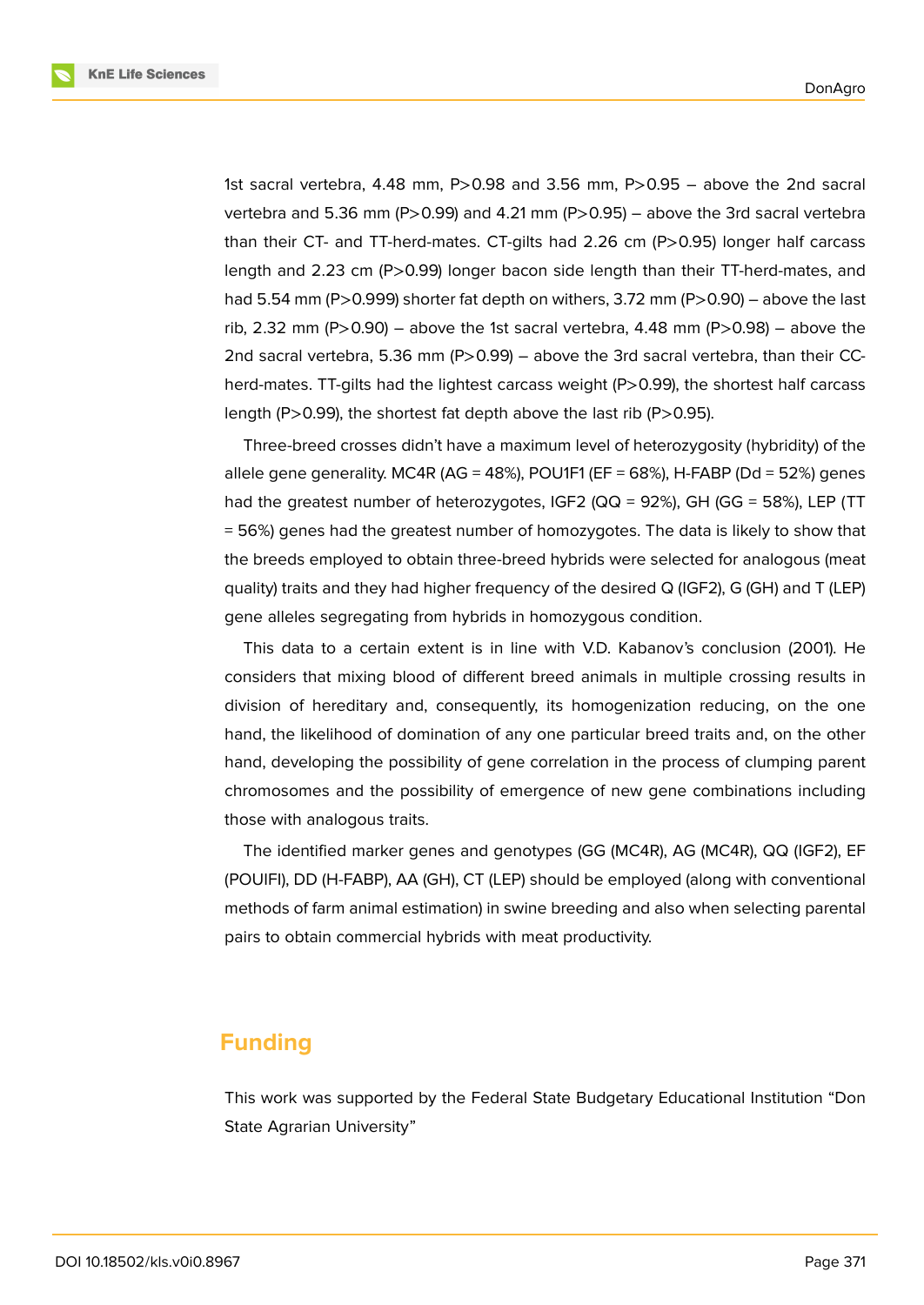

# **Acknowledgement**

Authors would like to thank their colleague Gennady Maksimov for his contribution and support in this study. They are also grateful to all reviewers who made a valuable contribution to the work on the manuscript and helped in its completion.

# **Conflict of Interest**

The authors have no conflict of interest to declare.

# **References**

- [1] Bruun, C. S., *et al*. (2006). Evaluation of the Porcine Melanocortin 4 Receptor (MC4R) Gene as a Positional Candidate for a Fatness QTL in a Cross Between Landrace and Hampshire. *Animal Genetics,* vol. 37, issue 4, pp. 359-362.
- <span id="page-11-0"></span>[2] Getmantseva, L., *et al*. (2014). The Single and Combined Effect of MC4R and GH Genes on Productive Traits of Pigs. *American Journal of Agricultural and Biological Sciences,* vol. 12, issue 1, pp. 28-32.
- <span id="page-11-1"></span>[3] Van Den Broeke, A., *et al*. (2015). An Invention Study Demonstrates Effects of MC4R Genotype on Boar Taint and Performances of Growing-Finishing Pigs. *Journal of Animal Science,* vol. 93, issue 3, pp. 934-43.
- [4] Clark, D. L., *et al*. (2014). Effects of the Porcine igf2 intron 3-g3072a Mutation on Carcass Cutability, Meat Quality, and Bacon Processing. *Journal of Animal Science*, vol. 92, issue 12, pp. 5778-5788.
- <span id="page-11-2"></span>[5] Karpushkina, T. V., *et al*. (2016). Production Traits of LW Pigs Related IGF2 and CTSD Genotype. *Achievements of Science and Technology AIC,* vol. 30, issue 6, pp. 82-85.
- <span id="page-11-3"></span>[6] Getmantseva, L. V. (2012). Influence of MC4R, IGF2 and POU1F1 on Production Traits of Pigs. (Thesis for a Master's degree in Agriculture, Persianovski Don State Agrarian University, 2012).
- <span id="page-11-4"></span>[7] Kostunina, O. V., Kramarenko, C. C. and Svezhentseva, N. A. (2015). IGF2 gene Association with Production Traits of LW Pigs (Sus Scrofa) with Regard to Sex Differentiation. *Agricultural Biology*, vol. 50, pp. 736-745.
- [8] Kim, G. W., Yoo, J. Y. and Kim, H. Y. (2014). Association of Genotype of POU1F1 intron 1 with Carcass Characteristics in Crossbred Pigs. *Journal of Animal Science and Technology*, vol. 56, art. num. 25